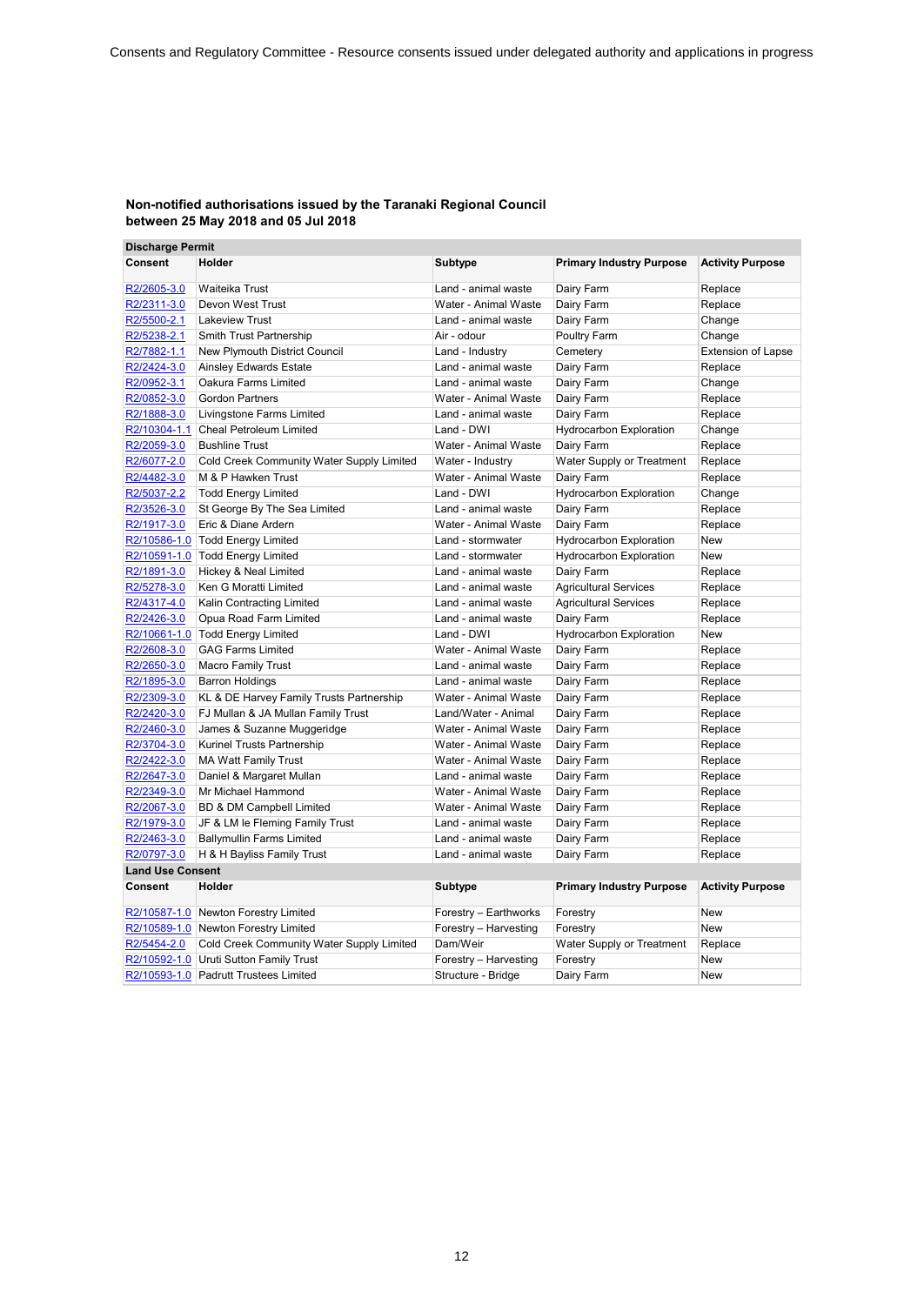| <b>Coastal Permit</b> |                                 |                          |                                 |                         |
|-----------------------|---------------------------------|--------------------------|---------------------------------|-------------------------|
| Consent               | Holder                          | Subtype                  | <b>Primary Industry Purpose</b> | <b>Activity Purpose</b> |
|                       |                                 |                          |                                 |                         |
| R2/5079-2.0           | South Taranaki District Council | Discharge to water (CMA) | Sewage Treatment                | Replace                 |
|                       |                                 |                          |                                 |                         |

Doc #2084172-v1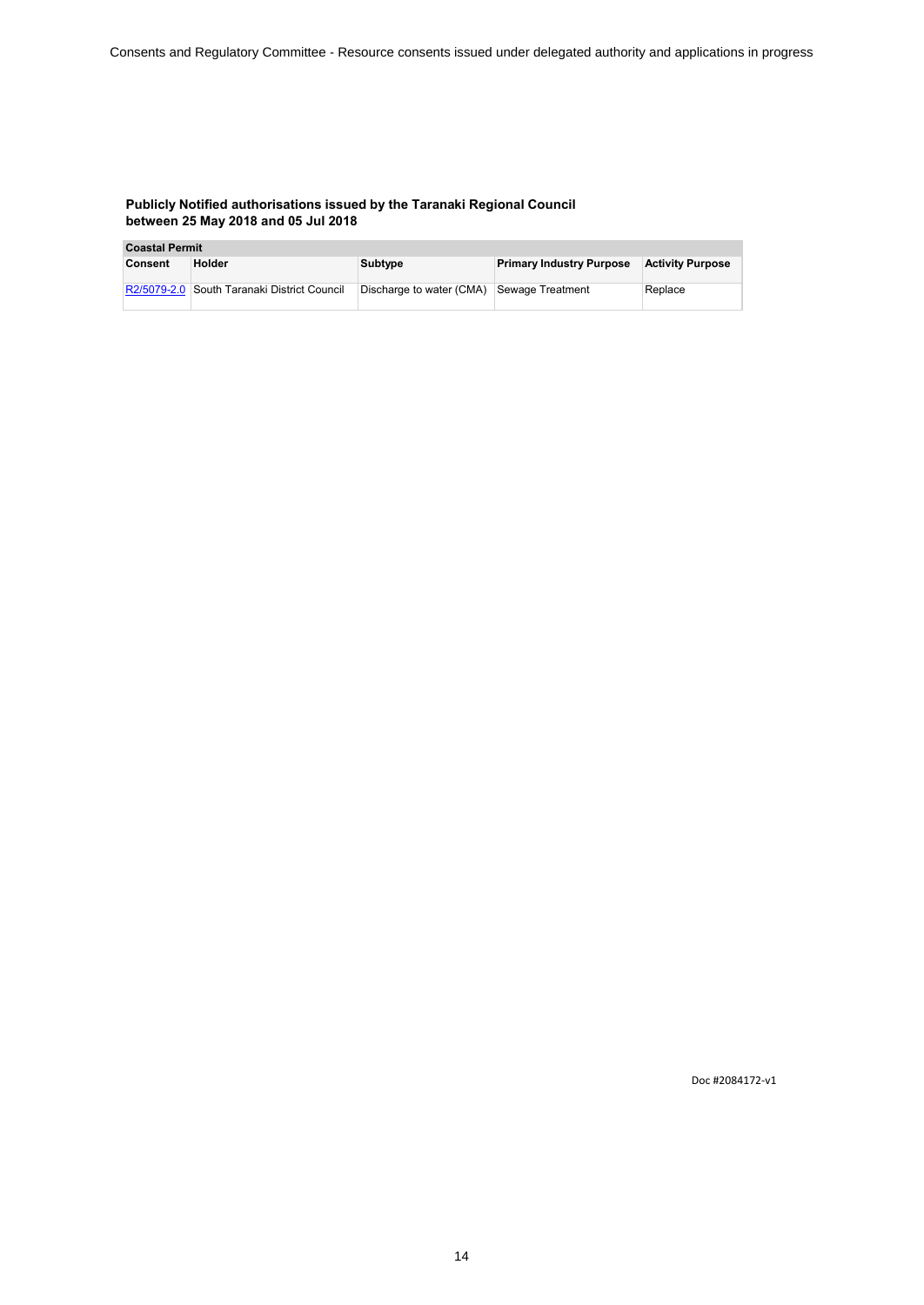| $R2/2605-3.0$                                                                                                                                                              | <b>Commencement Date: 25 May 2018</b>                                                 |  |
|----------------------------------------------------------------------------------------------------------------------------------------------------------------------------|---------------------------------------------------------------------------------------|--|
| Waiteika Trust                                                                                                                                                             | Expiry Date: 01 Dec 2042                                                              |  |
| Russell Hohaia, 883 Waiteika Road, RD 32,<br>Opunake 4682                                                                                                                  | Review Dates: June 2024, June 2030,<br>June 2036<br><b>Activity Class: Controlled</b> |  |
| Location: 838 Waiteika Road, Opunake                                                                                                                                       | <b>Application Purpose: Replace</b>                                                   |  |
| To discharge farm dairy effluent onto land                                                                                                                                 |                                                                                       |  |
| $R2/2311-3.0$                                                                                                                                                              | <b>Commencement Date: 25 May 2018</b>                                                 |  |
| Devon West Trust                                                                                                                                                           | Expiry Date: 01 Dec 2042                                                              |  |
| C/- Brendan Attrill Agricultural Limited, PO<br>Box 177, Stratford 4352                                                                                                    | Review Dates: June 2024, June 2030,<br>June 2036<br><b>Activity Class: Controlled</b> |  |
| <b>Location:</b> 267 Nopera Road, Pihama                                                                                                                                   | <b>Application Purpose: Replace</b>                                                   |  |
| To discharge farm dairy effluent onto land, and until 1 December 2020 after treatment in an<br>oxidation pond system, into an unnamed tributary of the Wahoungakino Stream |                                                                                       |  |
| $R2/5500-2.1$                                                                                                                                                              | Commencement Date: 25 May 2018                                                        |  |
| Lakeview Trust                                                                                                                                                             | Expiry Date: 01 Dec 2040                                                              |  |
| PO Box 21, Waverley 4544                                                                                                                                                   | Review Dates: June 2022, June 2028,                                                   |  |

June 2034

**Location:** 157 Lower Herengawe Road,

To discharge effluent from a farm dairy onto and into land

Change of conditions to increase the herd size only

Waverley

**Activity Class:** Discretionary

**Application Purpose:** Change

# **Non-notified authorisations issued by the Taranaki Regional Council between 25 May 2018 and 05 Jul 2018**

Doc #2084209-v1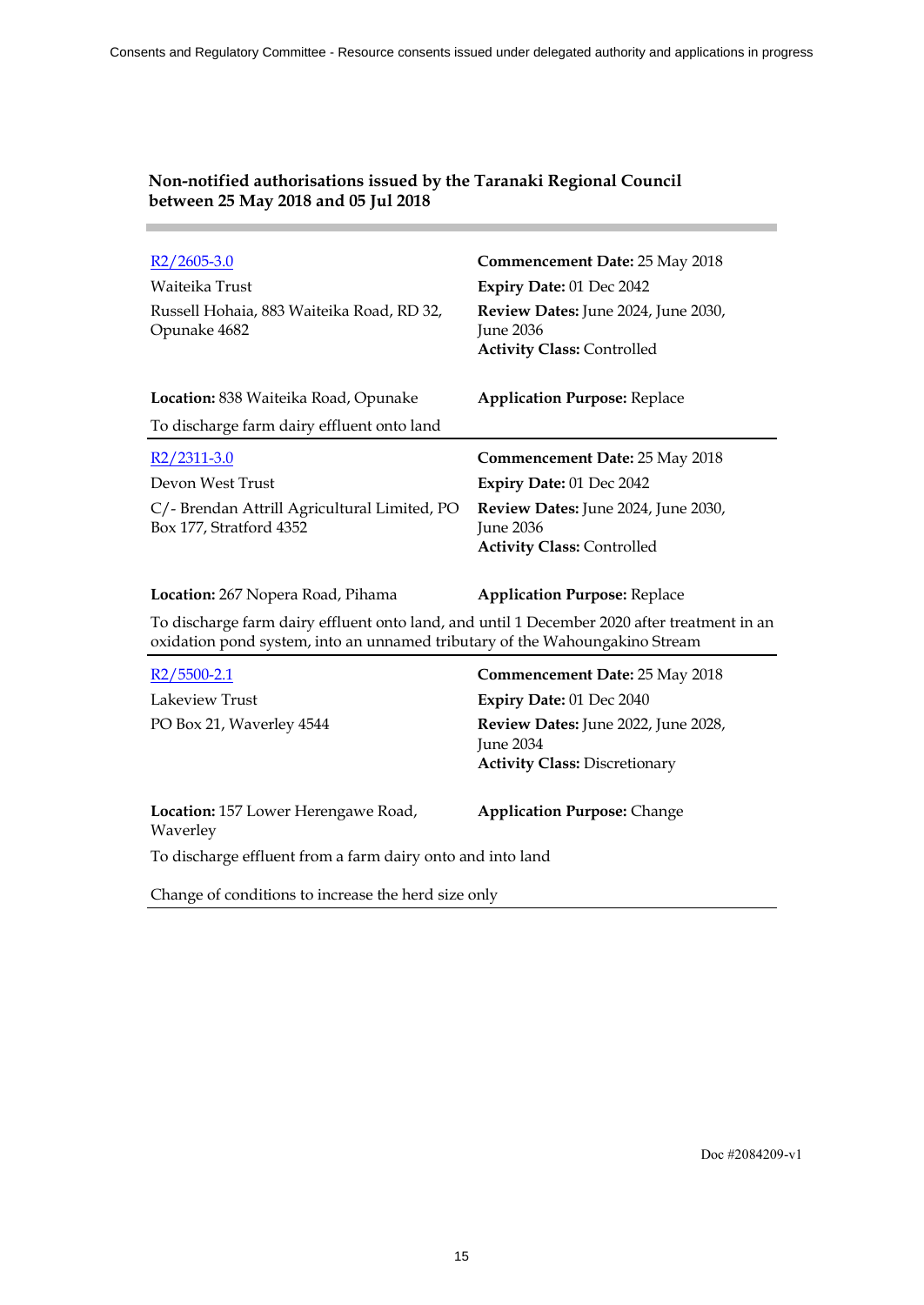| $R2/5238-2.1$                         | <b>Commencement Date: 28 May 2018</b> |
|---------------------------------------|---------------------------------------|
| Smith Trust Partnership               | Expiry Date: $01$ Jun 2032            |
| 181 Manutahi Road, RD 2, New Plymouth | Review Dates: June 2018, June 2020,   |
| 4372                                  | June $2026$                           |
|                                       | <b>Activity Class: Discretionary</b>  |

**Location:** 181 Manutahi Road, Bell Block **Application Purpose:** Change

To discharge emissions into the air from a poultry farming operation and associated practices including waste management activities

Change of consent conditions to increase the area of sheds used for intensively housing poultry

| R2/7882-1.1                         | <b>Commencement Date: 28 May 2018</b>                                                               |
|-------------------------------------|-----------------------------------------------------------------------------------------------------|
| New Plymouth District Council       | Expiry Date: 01 Jun 2046                                                                            |
| Private Bag 2025, New Plymouth 4342 | Review Dates: June 2020, June 2026,<br>June 2032, June 2038<br><b>Activity Class: Discretionary</b> |

**Location:** 279 Junction Road, New Plymouth **Application Purpose:** Extension of Lapse

To discharge contaminants into land at a cemetery in circumstances where they may enter water

| $R2/2424-3.0$                                      | Commencement Date: 29 May 2018                                                          |
|----------------------------------------------------|-----------------------------------------------------------------------------------------|
| Ainsley Edwards Estate                             | Expiry Date: 01 Dec 2042                                                                |
| C/- Brendan Attrill, PO Box 177, Stratford<br>4352 | Review Dates: June 2024, June 2030,<br>June $2036$<br><b>Activity Class: Controlled</b> |
| Location: 2761 South Road, Oeo                     | <b>Application Purpose: Replace</b>                                                     |
| To discharge farm dairy effluent onto land         |                                                                                         |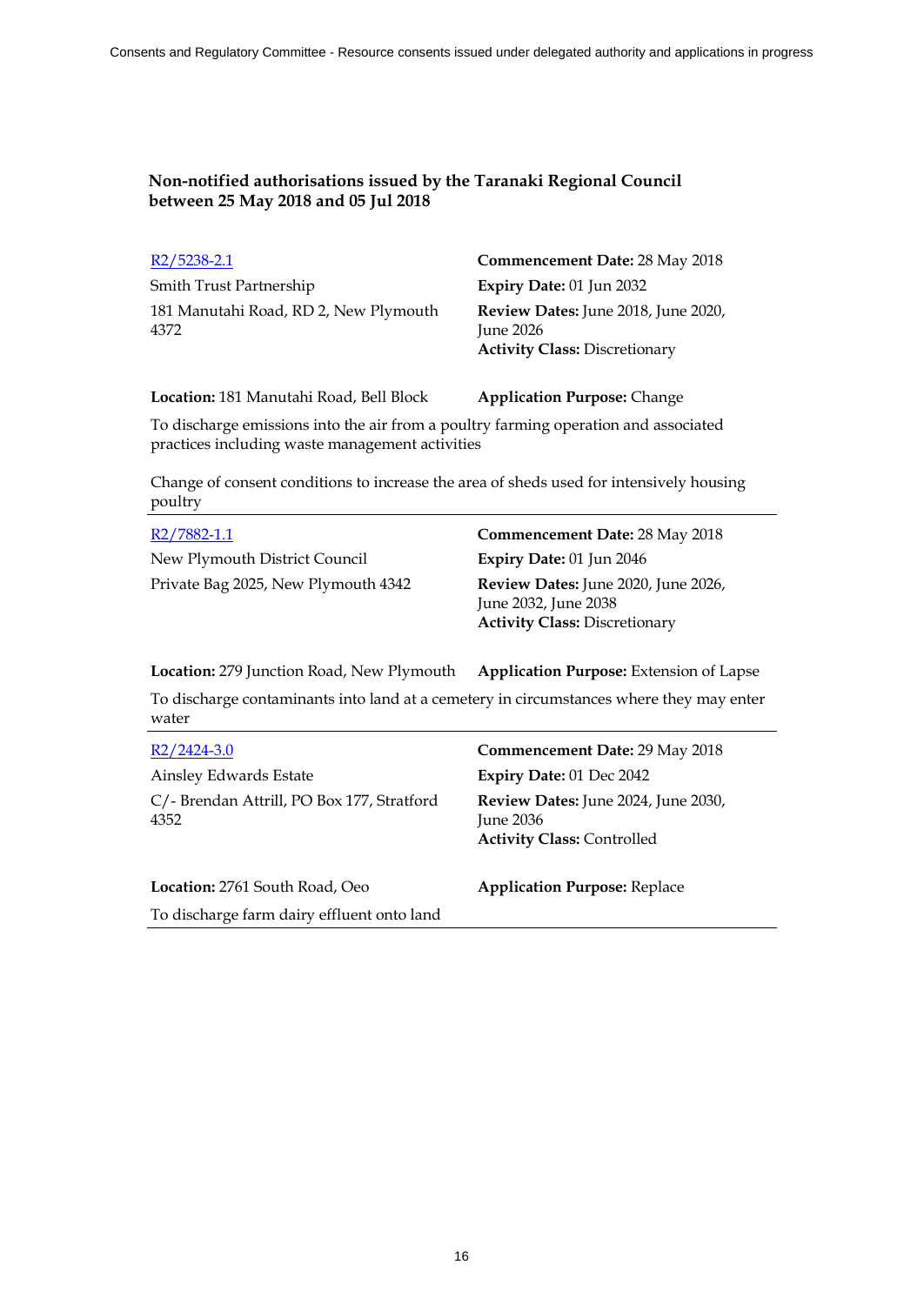| $R2/0952-3.1$                            | <b>Commencement Date: 29 May 2018</b> |
|------------------------------------------|---------------------------------------|
| Oakura Farms Limited                     | Expiry Date: $01$ Dec 2025            |
| Norton & Carol Moller, PO Box 20, Oakura | <b>Review Dates:</b> June 2019        |
| 4345                                     | <b>Activity Class: Discretionary</b>  |
|                                          |                                       |

#### **Location:** Ahu Ahu Road, Oakura **Application Purpose:** Change

To discharge farm dairy effluent onto land

Change of conditions so the discharge is to land only and to increase the herd size

| $R2/0852-3.0$                                    | Commencement Date: 29 May 2018                                                 |
|--------------------------------------------------|--------------------------------------------------------------------------------|
| Gordon Partners                                  | Expiry Date: 01 Dec 2023                                                       |
| 1551 Upper Palmer Road, RD 21, Stratford<br>4391 | <b>Review Dates:</b> June 2019, June 2021<br><b>Activity Class: Controlled</b> |

**Location:** 1551 Upper Palmer Road, Mahoe **Application Purpose:** Replace

To discharge farm dairy effluent:

- ∑ onto land and, after treatment in an oxidation pond system, into an unnamed tributary of the Mangatoki-iti Stream if the land disposal area is unsuitable for effluent disposal; and,
- ∑ until 1 June 2020 to discharge farm dairy effluent after treatment in an oxidation pond system, into an unnamed tributary of the Mangatoki-iti Stream

| R <sub>2</sub> /1888-3.0                                   | Commencement Date: 29 May 2018                                                          |
|------------------------------------------------------------|-----------------------------------------------------------------------------------------|
| Livingstone Farms Limited                                  | Expiry Date: 01 Dec 2042                                                                |
| C & S Livingstone, 402 Watino Road, RD 32,<br>Opunake 4682 | Review Dates: June 2024, June 2030,<br>June $2036$<br><b>Activity Class: Controlled</b> |
| Location: 536 Watino Road, Opunake                         | <b>Application Purpose: Replace</b>                                                     |
| To discharge farm dairy effluent onto land                 |                                                                                         |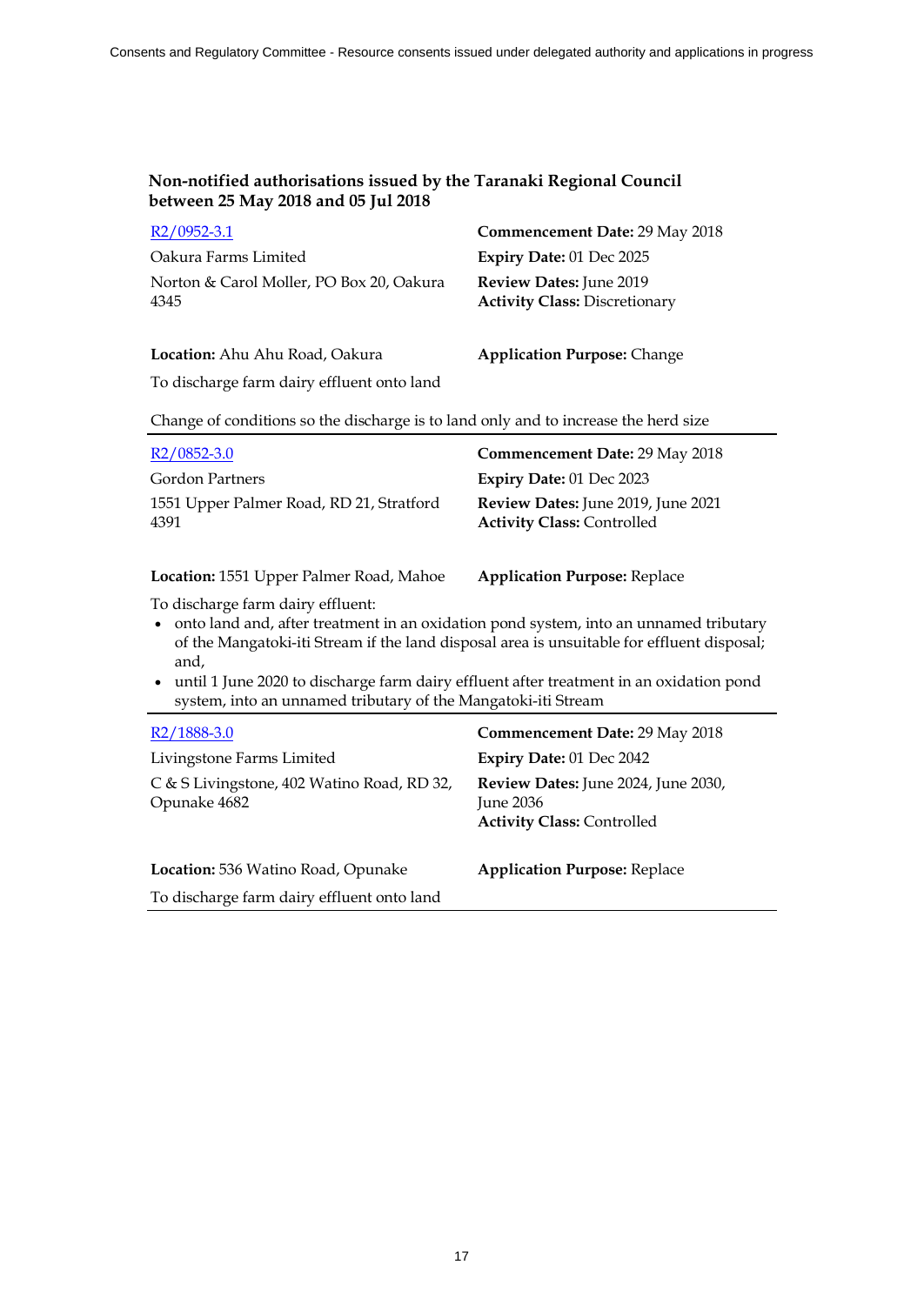| R2/10304-1.1                  |  |
|-------------------------------|--|
| Cheal Petroleum Limited       |  |
| PO Box 402, New Plymouth 4340 |  |

**Commencement Date:** 06 Jun 2018 Expiry Date: 01 Jun 2034 **Review Dates:** June annually **Activity Class:** Discretionary

**Location:** Cheal-E wellsite, Sole Road, Ngaere **Application Purpose:** Change (Property Owner: J O'Neill)

To discharge produced water, well drilling fluids, well work over fluids and hydraulic fracturing fluids from hydrocarbon exploration and production operations into the Mount Messenger Formation by deep well injection at the Cheal-E wellsite for the purpose of water flooding

Change to consent condition 5 to allow injection to occur at a minimum depth of 1,600 m true vertical depth below ground level

| R2/10587-1.0                                                                                                                               | Commencement Date: 06 Jun 2018                                                               |
|--------------------------------------------------------------------------------------------------------------------------------------------|----------------------------------------------------------------------------------------------|
| Newton Forestry Limited                                                                                                                    | Expiry Date: 01 Jun 2022                                                                     |
| 282 Waihi Road, Normanby, Hawera 4673                                                                                                      | <b>Review Dates:</b><br><b>Activity Class: Restricted discretionary</b>                      |
| Location: 654 Piko Road, Okoki                                                                                                             | <b>Application Purpose: New</b>                                                              |
| To undertake earthworks relating to plantation forestry                                                                                    |                                                                                              |
| R2/10589-1.0                                                                                                                               | Commencement Date: 06 Jun 2018                                                               |
| Newton Forestry Limited                                                                                                                    | Expiry Date: 01 Jun 2022                                                                     |
| 282 Waihi Road, Normanby, Hawera 4673                                                                                                      | <b>Review Dates:</b><br><b>Activity Class: Controlled</b>                                    |
| Location: 654 Piko Road, Okoki                                                                                                             | <b>Application Purpose: New</b>                                                              |
| To harvest a plantation forest                                                                                                             |                                                                                              |
| $R2/2059-3.0$                                                                                                                              | Commencement Date: 07 Jun 2018                                                               |
| <b>Bushline Trust</b>                                                                                                                      | Expiry Date: 01 Dec 2042                                                                     |
| C/- SD & SL Coomey, 1799 Opunake Road,<br>RD 29, Hawera 4679                                                                               | Review Dates: June 2024, June 2030,<br><b>Iune 2036</b><br><b>Activity Class: Controlled</b> |
| Location: 1512 Opunake Road, Mahoe                                                                                                         | <b>Application Purpose: Replace</b>                                                          |
| To discharge farm dairy effluent onto land, and until 1 December 2020 after treatment in an<br>oxidation pond system, into the Dunns Creek |                                                                                              |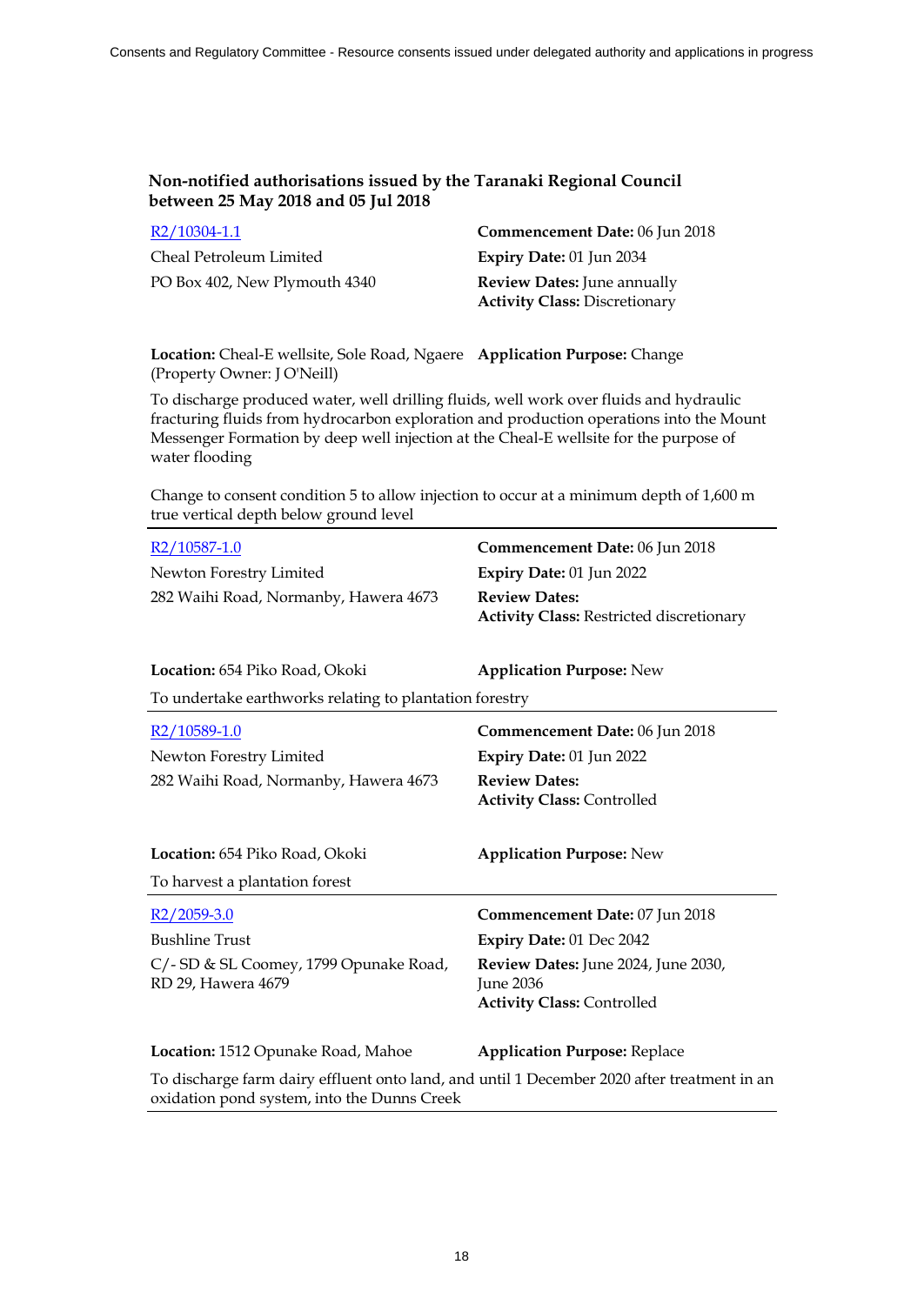| Non-notified authorisations issued by the Taranaki Regional Council<br>between 25 May 2018 and 05 Jul 2018                                                                      |                                                                                                     |  |
|---------------------------------------------------------------------------------------------------------------------------------------------------------------------------------|-----------------------------------------------------------------------------------------------------|--|
| $R2/5454-2.0$                                                                                                                                                                   | Commencement Date: 07 Jun 2018                                                                      |  |
| Cold Creek Community Water Supply Limited Expiry Date: 01 Jun 2030                                                                                                              |                                                                                                     |  |
| C/- M Drought, 2 Havelock Street, Opunake<br>4616                                                                                                                               | Review Dates: June 2019, June 2022,<br>June 2025, June 2028<br><b>Activity Class: Discretionary</b> |  |
| Location: 620 Kiri Road, Te Kiri                                                                                                                                                | <b>Application Purpose: Replace</b>                                                                 |  |
| To dam water with a weir and water intake structure in the Cold Stream for water<br>abstraction purposes                                                                        |                                                                                                     |  |
| $R2/6077 - 2.0$                                                                                                                                                                 | Commencement Date: 07 Jun 2018                                                                      |  |
| Cold Creek Community Water Supply Limited Expiry Date: 01 Jun 2030                                                                                                              |                                                                                                     |  |
| C/- M Drought, 2 Havelock Street, Opunake<br>4616                                                                                                                               | Review Dates: June 2019, June 2022,<br>June 2025, June 2028<br><b>Activity Class: Discretionary</b> |  |
| Location: 620 Kiri Road, Te Kiri                                                                                                                                                | <b>Application Purpose: Replace</b>                                                                 |  |
| To discharge filter backwash water and stormwater from the Cold Creek water treatment<br>plant into the Cold Stream                                                             |                                                                                                     |  |
| $R2/4482-3.0$                                                                                                                                                                   | Commencement Date: 07 Jun 2018                                                                      |  |
| M & P Hawken Trust                                                                                                                                                              | <b>Expiry Date: 01 Dec 2040</b>                                                                     |  |
| 38A Old South Road, RD 12, Hawera 4672                                                                                                                                          | Review Dates: June 2028, June 2034<br><b>Activity Class: Controlled</b>                             |  |
| Location: 38A Old South Road, Mokoia                                                                                                                                            | <b>Application Purpose: Replace</b>                                                                 |  |
| To discharge farm dairy effluent onto land, and until 1 June 2019 after treatment in an<br>oxidation pond system and wetland, into an unnamed tributary of the Manawapou Stream |                                                                                                     |  |
| R <sub>2</sub> /5037-2.2                                                                                                                                                        | Commencement Date: 07 Jun 2018                                                                      |  |
| <b>Todd Energy Limited</b>                                                                                                                                                      | Expiry Date: 01 Jun 2033                                                                            |  |
| PO Box 802, New Plymouth 4340                                                                                                                                                   | <b>Review Dates: June annually</b><br><b>Activity Class: Discretionary</b>                          |  |
| Location: Pouri-A wellsite, Foreman Road,<br>Tikorangi (Property owner: FD & KS Wyatt)                                                                                          | <b>Application Purpose: Change</b>                                                                  |  |
| To discharge waste drilling fluids, water, produced water and stormwater from                                                                                                   |                                                                                                     |  |

hydrocarbon exploration and production operations by deepwell injection at the Pouri-A wellsite

Change of consent conditions to change the minimum deep of discharge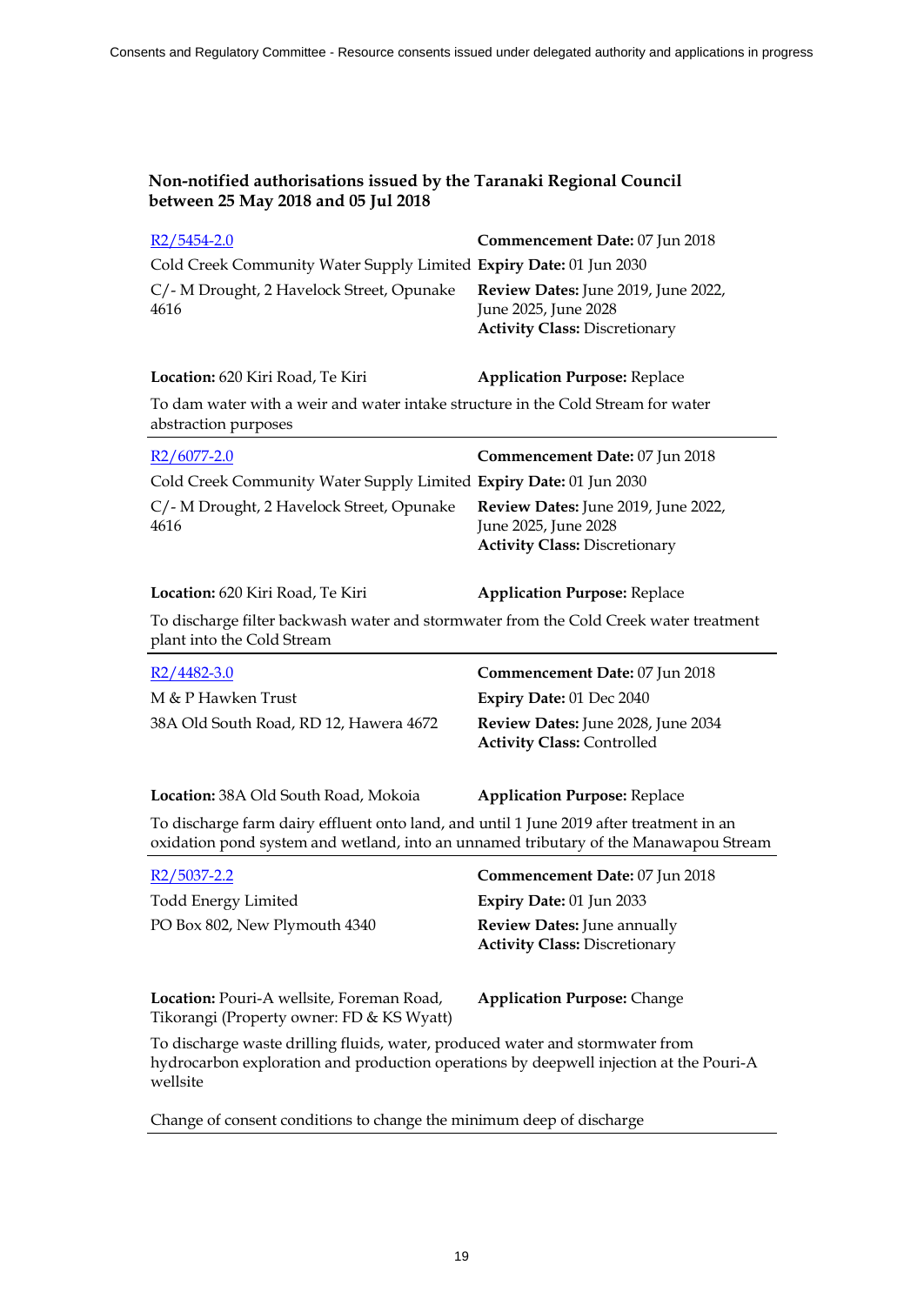| $R2/3526-3.0$                                                                                                                                                                                                          | Commencement Date: 08 Jun 2018                                                               |
|------------------------------------------------------------------------------------------------------------------------------------------------------------------------------------------------------------------------|----------------------------------------------------------------------------------------------|
| St George By The Sea Limited                                                                                                                                                                                           | Expiry Date: 01 Dec 2043                                                                     |
| C/- EHB & LS Newton, 41 Massey Road,<br>Guelph, Ontario N1H7M6, CANADA                                                                                                                                                 | Review Dates: June 2025, June 2031,<br><b>June 2037</b><br><b>Activity Class: Controlled</b> |
| Location: 294 Wataroa Road, Pungarehu                                                                                                                                                                                  | <b>Application Purpose: Replace</b>                                                          |
| To discharge farm dairy effluent onto land                                                                                                                                                                             |                                                                                              |
| R2/1917-3.0                                                                                                                                                                                                            | Commencement Date: 08 Jun 2018                                                               |
| Eric & Diane Ardern                                                                                                                                                                                                    | Expiry Date: 01 Dec 2042                                                                     |
| 294 Kiri Road, RD 32, Opunake 4682                                                                                                                                                                                     | Review Dates: June 2024, June 2030,<br>June 2036<br><b>Activity Class: Controlled</b>        |
| Location: 294/304 Kiri Road, Te Kiri                                                                                                                                                                                   | <b>Application Purpose: Replace</b>                                                          |
| To discharge farm dairy effluent onto land, and until 1 December 2020 after treatment in an<br>oxidation pond system and constructed drain, into the Cold Stream                                                       |                                                                                              |
| R2/10586-1.0                                                                                                                                                                                                           | Commencement Date: 11 Jun 2018                                                               |
| <b>Todd Energy Limited</b>                                                                                                                                                                                             | Expiry Date: 01 Jun 2020                                                                     |
| PO Box 802, New Plymouth 4340                                                                                                                                                                                          | <b>Review Dates:</b><br><b>Activity Class: Controlled</b>                                    |
| Location: McKee-D wellsite, 1444 Otaraoa<br>Road, Tikorangi                                                                                                                                                            | <b>Application Purpose: New</b>                                                              |
| To discharge stormwater and sediment from earthworks during construction of a Rig<br>Camp at the McKee-D wellsite onto and into land                                                                                   |                                                                                              |
| $R2/10591-1.0$                                                                                                                                                                                                         | <b>Commencement Date: 11 Jun 2018</b>                                                        |
| <b>Todd Energy Limited</b>                                                                                                                                                                                             | Expiry Date: 01 Jun 2020                                                                     |
| PO Box 802, New Plymouth 4340                                                                                                                                                                                          | <b>Review Dates:</b><br><b>Activity Class: Controlled</b>                                    |
| Location: Mangahewa-G wellsite, Otaraoa<br>Road, Tikorangi                                                                                                                                                             | <b>Application Purpose: New</b>                                                              |
| To discharge stormwater and sediment, deriving from soil disturbance undertaken for the<br>purpose of extending the Mangahewa-G wellsite, into land where it may enter an<br>unnamed tributary of the Mangahewa Stream |                                                                                              |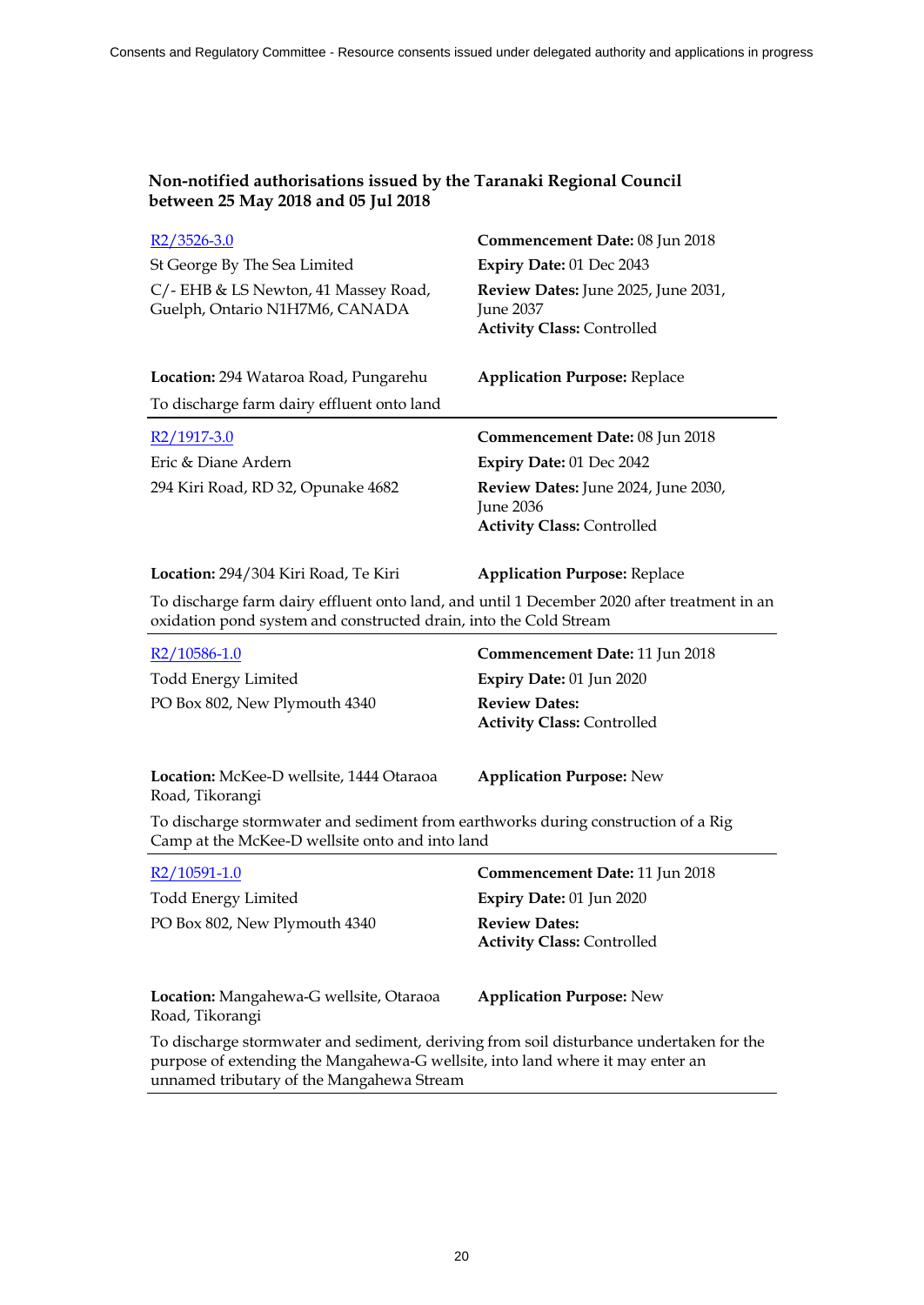| R <sub>2</sub> /1891-3.0                                                                                    | Commencement Date: 18 Jun 2018                                                                   |
|-------------------------------------------------------------------------------------------------------------|--------------------------------------------------------------------------------------------------|
| Hickey & Neal Limited                                                                                       | Expiry Date: 01 Dec 2042                                                                         |
| 3450 Eltham Road, RD 32, Opunake 4682                                                                       | Review Dates: June 2024, June 2030,<br><b>June 2036</b><br><b>Activity Class: Controlled</b>     |
| Location: 210 Ihaia Road, Opunake                                                                           | <b>Application Purpose: Replace</b>                                                              |
| To discharge farm dairy effluent onto land                                                                  |                                                                                                  |
| R2/5278-3.0                                                                                                 | Commencement Date: 13 Jun 2018                                                                   |
| Ken G Moratti Limited                                                                                       | Expiry Date: 01 Jun 2029                                                                         |
| 7 Carrington Street, Inglewood 4330                                                                         | Review Dates: June 2019, June 2022,<br>June 2025, June 2028<br><b>Activity Class: Controlled</b> |
| Location: Various locations throughout the<br>Taranaki region                                               | <b>Application Purpose: Replace</b>                                                              |
| To empty dairy farm effluent ponds by irrigation onto and into land throughout the<br>Taranaki region       |                                                                                                  |
| $R2/4317-4.0$                                                                                               | Commencement Date: 13 Jun 2018                                                                   |
| Kalin Contracting Limited                                                                                   | Expiry Date: 01 Jun 2029                                                                         |
| PO Box 177, Hawera 4610                                                                                     | Review Dates: June 2019, June 2022,                                                              |
|                                                                                                             | June 2025, June 2028<br><b>Activity Class: Controlled</b>                                        |
| Location: Various locations throughout the<br>South Taranaki region                                         | <b>Application Purpose: Replace</b>                                                              |
| To empty dairy farm effluent ponds by irrigation onto and into land throughout the South<br>Taranaki region |                                                                                                  |
| $R2/2426-3.0$                                                                                               | Commencement Date: 13 Jun 2018                                                                   |
| Opua Road Farm Limited                                                                                      | Expiry Date: 01 Dec 2042                                                                         |
| 176 Neill Road, RD 29, Hawera 4679                                                                          | Review Dates: June 2024, June 2030,<br><b>June 2036</b><br><b>Activity Class: Controlled</b>     |
| Location: 161 Opua Road, Opunake                                                                            | <b>Application Purpose: Replace</b>                                                              |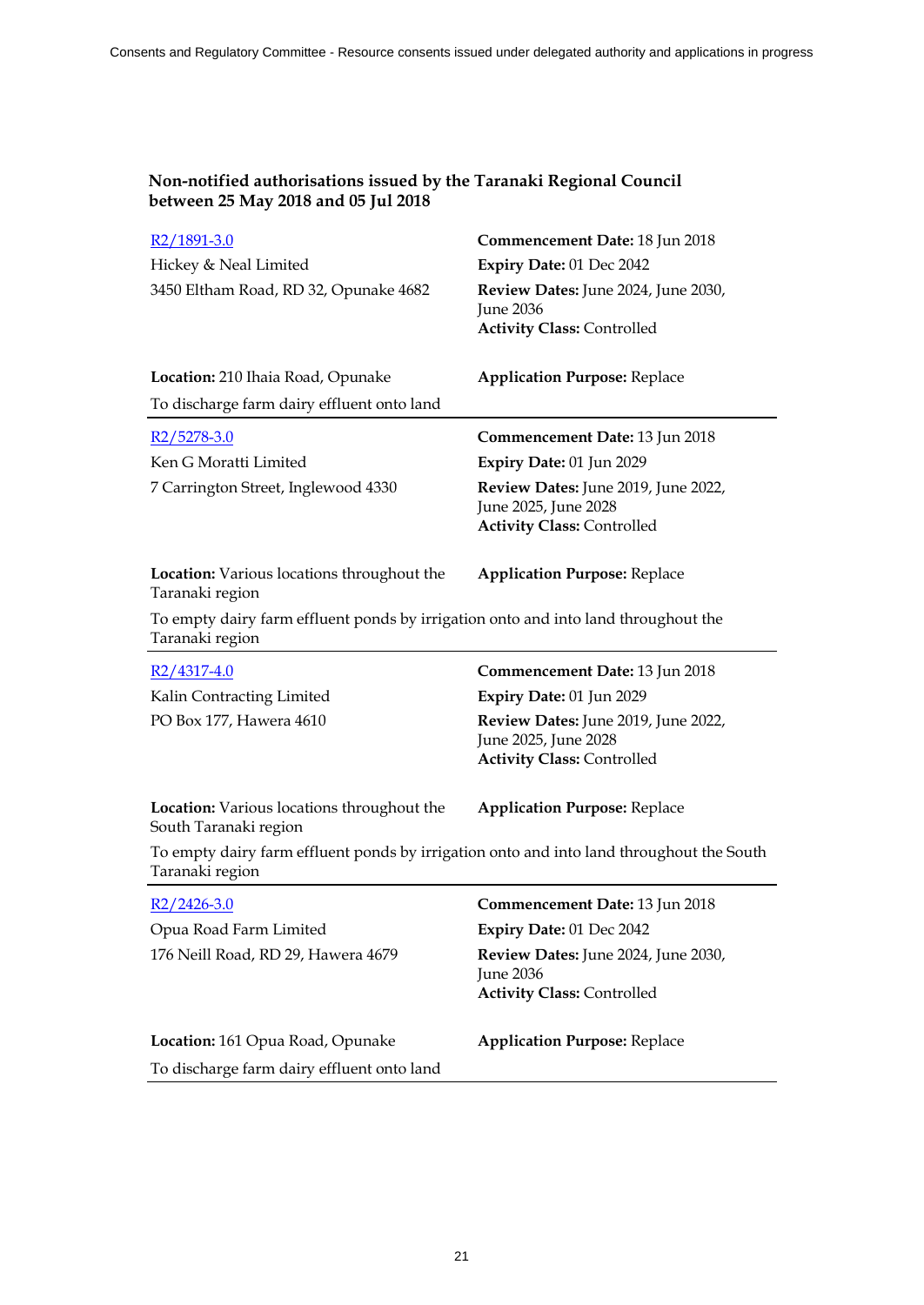| $R2/10661-1.0$                | Commencement Date: 13 Jun 2018                                             |
|-------------------------------|----------------------------------------------------------------------------|
| <b>Todd Energy Limited</b>    | Expiry Date: $01$ Jun 2033                                                 |
| PO Box 802, New Plymouth 4340 | <b>Review Dates:</b> June annually<br><b>Activity Class: Discretionary</b> |

**Location:** Tuhua-D wellsite, Foreman Road, Tikorangi (Property owner: Cheryll & Lynn Foreman)

**Application Purpose:** New

To discharge produced water, well drilling fluids, well work over fluids and hydraulic fracturing fluids from hydrocarbon exploration and production operations into the McKee Formation by deep well injection at the Tuhua-D wellsite

| $R2/2608-3.0$                      | Commencement Date: 15 Jun 2018                                                                 |
|------------------------------------|------------------------------------------------------------------------------------------------|
| GAG Farms Limited                  | Expiry Date: 01 Dec 2042                                                                       |
| 109 Conroy Road, RD 1, Waiuku 2681 | <b>Review Dates:</b> June 2024, June 2030,<br>Iune $2036$<br><b>Activity Class: Controlled</b> |

**Location:** 180 Wiremu Road, Awatuna **Application Purpose:** Replace

To discharge farm dairy effluent onto land, and until 1 December 2019 after treatment in an oxidation pond system and constructed drain, into the Black Creek

| $R2/2650-3.0$                                              | Commencement Date: 15 Jun 2018                                                                      |
|------------------------------------------------------------|-----------------------------------------------------------------------------------------------------|
| Macro Family Trust                                         | <b>Expiry Date: 01 Dec 2042</b>                                                                     |
| AS & SJ Langton, 223 Arawhata Road, RD 31,<br>Opunake 4681 | <b>Review Dates:</b> June 2024, June 2030,<br><b>June 2036</b><br><b>Activity Class: Controlled</b> |
| Location: 223 Arawhata Road, Oaonui                        | <b>Application Purpose: Replace</b>                                                                 |
| To discharge farm dairy effluent onto land                 |                                                                                                     |
|                                                            |                                                                                                     |
| $R2/1895-3.0$                                              | <b>Commencement Date: 15 Jun 2018</b>                                                               |
| Barron Holdings                                            | Expiry Date: 01 Dec 2042                                                                            |
| C/- P & A Barron, 94 Kaihihi Road Upper,<br>Okato 4335     | <b>Review Dates:</b> June 2024, June 2030,<br>June 2036<br><b>Activity Class: Controlled</b>        |
| Location: 4732 South Road, Opunake                         | <b>Application Purpose: Replace</b>                                                                 |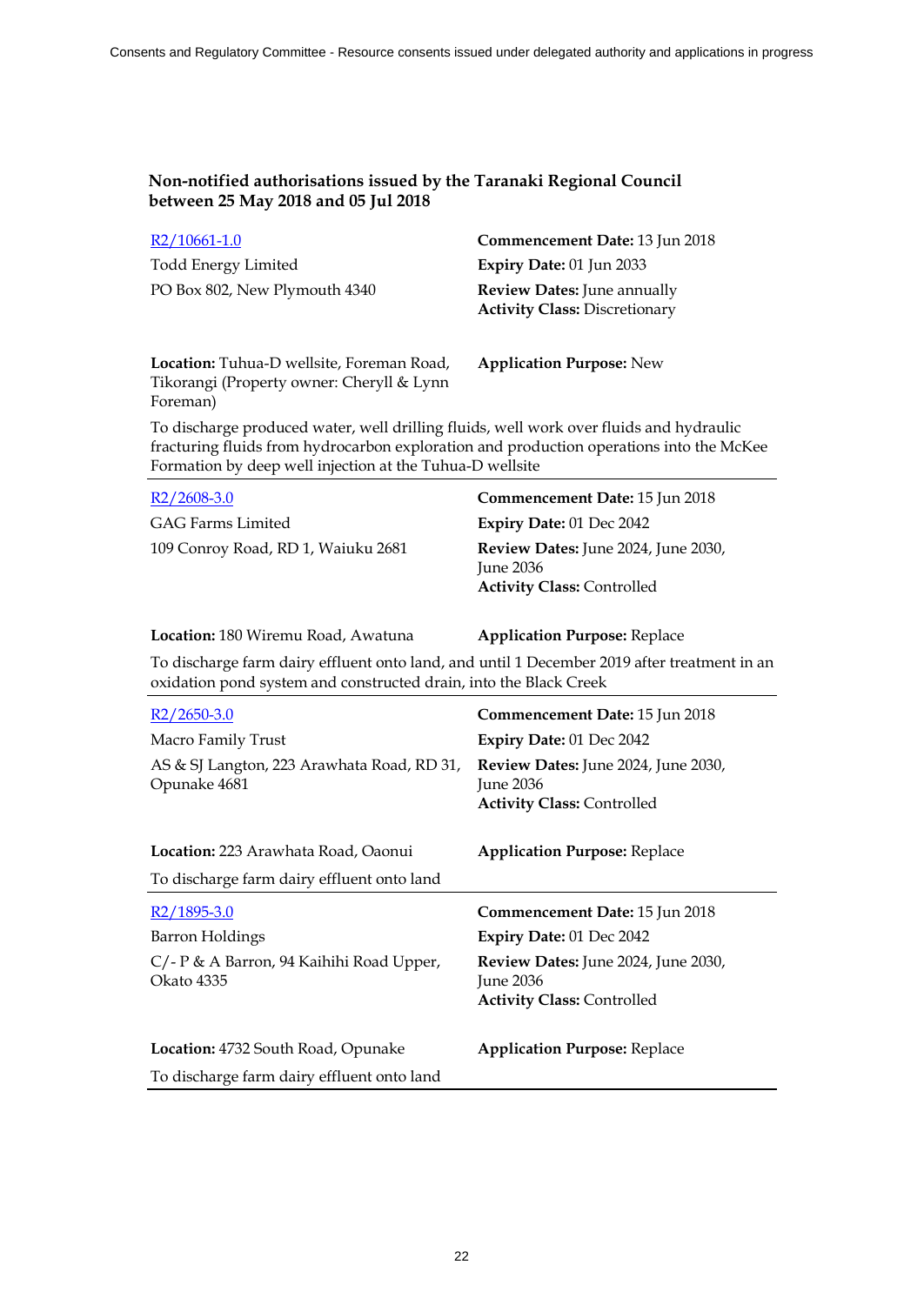| $R2/2309-3.0$                                                 | Commencement Date: 26 Jun 2018                                                          |
|---------------------------------------------------------------|-----------------------------------------------------------------------------------------|
| KL & DE Harvey Family Trusts Partnership                      | Expiry Date: 01 Dec 2042                                                                |
| C/- Keith Harvey, 1445 South Road, RD 4,<br>New Plymouth 4374 | Review Dates: June 2024, June 2030,<br>June $2036$<br><b>Activity Class: Controlled</b> |

### **Location:** 831 Kina Road, Rahotu **Application Purpose:** Replace

To discharge farm dairy effluent onto land, and until 1 June 2020 after treatment in an oxidation pond system, into an unnamed tributary of the Manganui Stream

| $R2/2420-3.0$                      | Commencement Date: 26 Jun 2018                                                               |
|------------------------------------|----------------------------------------------------------------------------------------------|
| FJ Mullan & JA Mullan Family Trust | Expiry Date: $01$ Dec $2042$                                                                 |
| PO Box 17, Opunake 4645            | Review Dates: June 2024, June 2030,<br><b>Iune 2036</b><br><b>Activity Class: Controlled</b> |

#### **Location:** 322 Kina Road, Oaonui **Application Purpose:** Replace

To discharge farm dairy effluent onto land and, until 1 June 2020 after treatment in an oxidation pond system, into an unnamed tributary of the Oaonui Stream if the land disposal area is unsuitable for effluent disposal

| $R2/2460-3.0$                                                                                                                              | <b>Commencement Date: 26 Jun 2018</b>                                                   |
|--------------------------------------------------------------------------------------------------------------------------------------------|-----------------------------------------------------------------------------------------|
| James & Suzanne Muggeridge                                                                                                                 | Expiry Date: 01 Dec 2042                                                                |
| 2 Edna Wills Place, Hawera 4610                                                                                                            | Review Dates: June 2024, June 2030,<br>June $2036$<br><b>Activity Class: Controlled</b> |
| <b>Location: 2489 Eltham Road, Te Kiri</b>                                                                                                 | <b>Application Purpose: Replace</b>                                                     |
| To discharge farm dairy effluent onto land, and until 1 December 2019 after treatment in an<br>oxidation pond system, into the Ouri Stream |                                                                                         |
| R <sub>2</sub> /3704-3.0                                                                                                                   | Commencement Date: 26 Jun 2018                                                          |
| Kurinel Trusts Partnership                                                                                                                 | Expiry Date: $01$ Dec $2042$                                                            |
| 1741 Palmer Road, RD 21, Stratford 4391                                                                                                    | Review Dates: June 2024, June 2030,                                                     |

June 2036 **Activity Class:** Controlled

**Location:** 920 Ihaia Road, Opunake **Application Purpose:** Replace

To discharge farm dairy effluent onto land, and until 1 December 2019 after treatment in an oxidation pond system and constructed drain, into the Waiaua River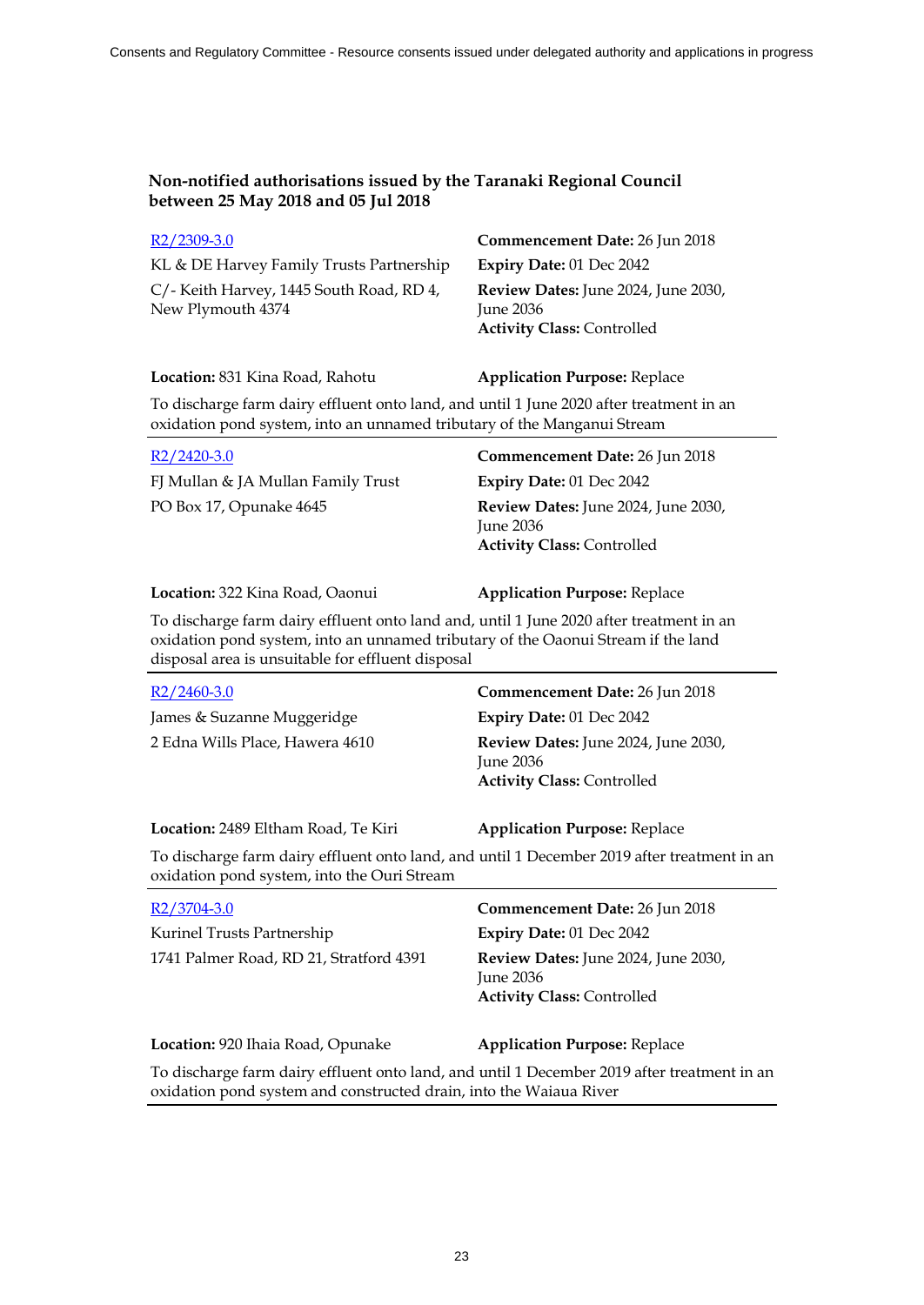| R <sub>2</sub> /10592-1.0                                                                                                                                                                    | Commencement Date: 27 Jun 2018                                                               |
|----------------------------------------------------------------------------------------------------------------------------------------------------------------------------------------------|----------------------------------------------------------------------------------------------|
| Uruti Sutton Family Trust                                                                                                                                                                    | Expiry Date: 01 Jun 2020                                                                     |
| C/- Warren & Pauline Sutton, 266 Uruti Road, Review Dates:<br>RD 48, Urenui 4378                                                                                                             | <b>Activity Class: Controlled</b>                                                            |
| Location: 265 Uruti Road, Uruti                                                                                                                                                              | <b>Application Purpose: New</b>                                                              |
| To harvest 12 ha of plantation forest                                                                                                                                                        |                                                                                              |
| $R2/2422-3.0$                                                                                                                                                                                | Commencement Date: 27 Jun 2018                                                               |
| <b>MA Watt Family Trust</b>                                                                                                                                                                  | Expiry Date: 01 Dec 2042                                                                     |
| 41A Hollister Lane, Tauranga 3112                                                                                                                                                            | Review Dates: June 2024, June 2030,<br><b>June 2036</b><br><b>Activity Class: Controlled</b> |
| Location: 3223 Eltham Road, Opunake                                                                                                                                                          | <b>Application Purpose: Replace</b>                                                          |
|                                                                                                                                                                                              |                                                                                              |
| To discharge farm dairy effluent onto land, and until 1 June 2020 after treatment in an<br>oxidation pond system and constructed drain, into an unnamed tributary of the<br>Mangahume Stream |                                                                                              |
| $R2/2647-3.0$                                                                                                                                                                                | Commencement Date: 28 Jun 2018                                                               |
| Daniel & Margaret Mullan                                                                                                                                                                     | Expiry Date: 01 Dec 2042                                                                     |
| Upper Kina Road, RD 31, Opunake 4681                                                                                                                                                         | Review Dates: June 2024, June 2030,<br><b>June 2036</b>                                      |
|                                                                                                                                                                                              | <b>Activity Class: Controlled</b>                                                            |
| Location: 574 Upper Kina Road, Oaonui                                                                                                                                                        | <b>Application Purpose: Replace</b>                                                          |
| To discharge farm dairy effluent onto land                                                                                                                                                   |                                                                                              |

Mr Michael Hammond **Expiry Date:** 01 Dec 2042 Unit 7, 120 St Aubyn Street, New Plymouth 4310 **Review Dates:** June 2024, June 2030, June 2036 **Activity Class:** Controlled **Location:** 919 Auroa Road, Auroa **Application Purpose:** Replace

To discharge farm dairy effluent onto land, and until 1 June 2020 after treatment in an oxidation pond system, into an unnamed tributary of the Kuporaho Stream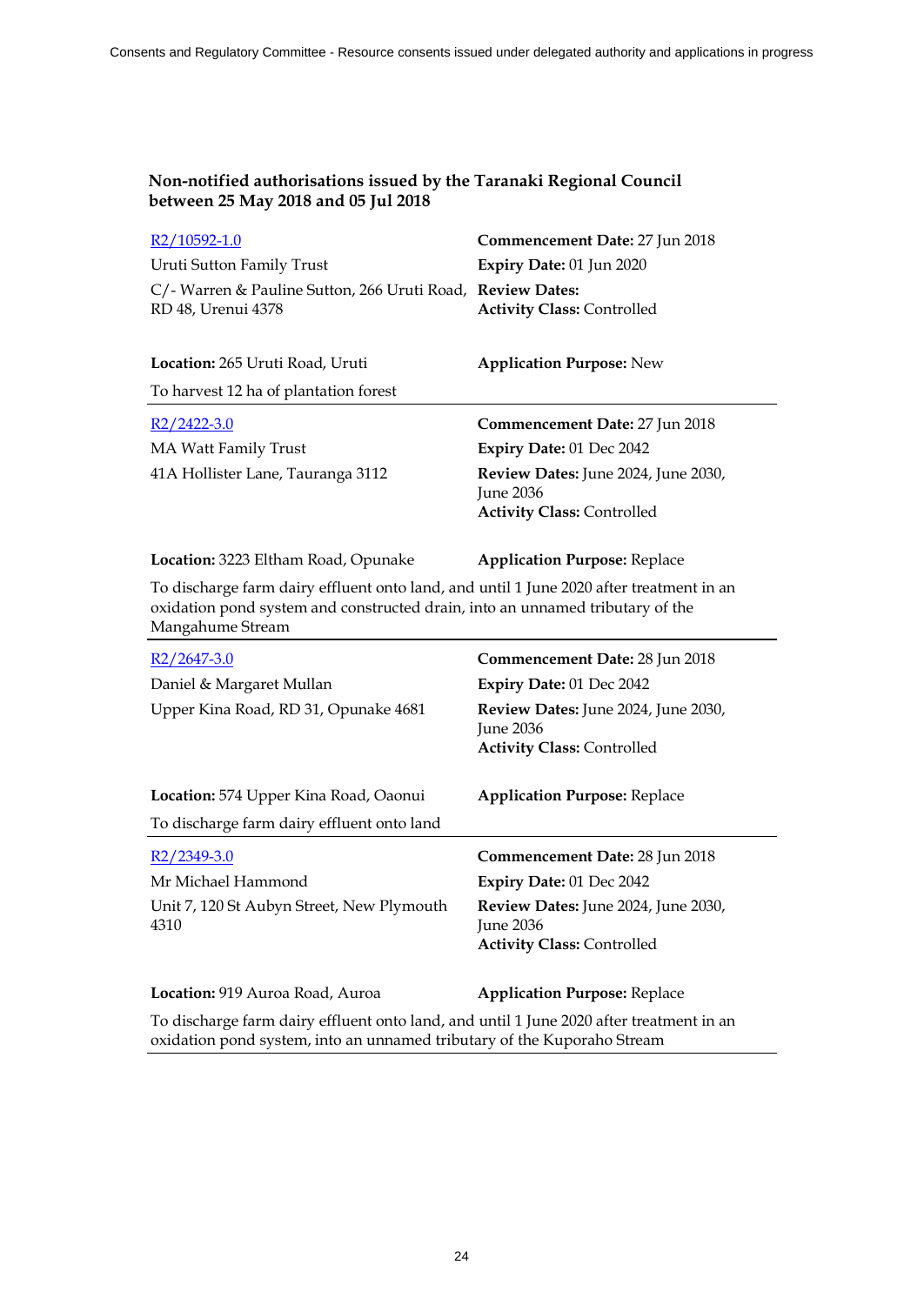| $R2/2067-3.0$                         | Commencement Date: 04 Jul 2018                                                        |
|---------------------------------------|---------------------------------------------------------------------------------------|
| BD & DM Campbell Limited              | Expiry Date: 01 Dec 2042                                                              |
| 90 Puketapu Road, RD 32, Opunake 4682 | Review Dates: June 2024, June 2030,<br>June 2036<br><b>Activity Class: Controlled</b> |

### **Location:** 90 Puketapu Road, Pihama **Application Purpose:** Replace

To discharge farm dairy effluent onto land, and until 1 June 2020 after treatment in an oxidation pond system and wetland, into an unnamed tributary of the Puketapu Stream

| R <sub>2</sub> /1979-3.0                                  | Commencement Date: 04 Jul 2018                                                               |
|-----------------------------------------------------------|----------------------------------------------------------------------------------------------|
| JF & LM le Fleming Family Trust                           | Expiry Date: 01 Dec 2042                                                                     |
| 461 Auroa Road, RD 28, Hawera 4678                        | Review Dates: June 2024, June 2030,<br><b>June 2036</b><br><b>Activity Class: Controlled</b> |
| Location: 433 Auroa Road, Manaia                          | <b>Application Purpose: Replace</b>                                                          |
| To discharge farm dairy effluent onto land                |                                                                                              |
| $R2/2463-3.0$                                             | Commencement Date: 04 Jul 2018                                                               |
| Ballymullin Farms Limited                                 | Expiry Date: 01 Dec 2042                                                                     |
| C/- Lance Mullin, 646 Patiki Road, RD 32,<br>Opunake 4382 | Review Dates: June 2024, June 2030,<br><b>June 2036</b><br><b>Activity Class: Controlled</b> |
| Location: 646 Patiki Road, Te Kiri                        | <b>Application Purpose: Replace</b>                                                          |
| To discharge farm dairy effluent onto land                |                                                                                              |
| $R2/0797-3.0$                                             | Commencement Date: 04 Jul 2018                                                               |
| H & H Bayliss Family Trust                                | Expiry Date: 01 Dec 2042                                                                     |
| 70 Shelter Grove, Frankleigh Park, New<br>Plymouth 4310   | Review Dates: June 2024, June 2030,<br><b>June 2036</b><br><b>Activity Class: Controlled</b> |
| Location: Skeet Road, Auroa                               | <b>Application Purpose: Replace</b>                                                          |
| To discharge farm dairy effluent onto land                |                                                                                              |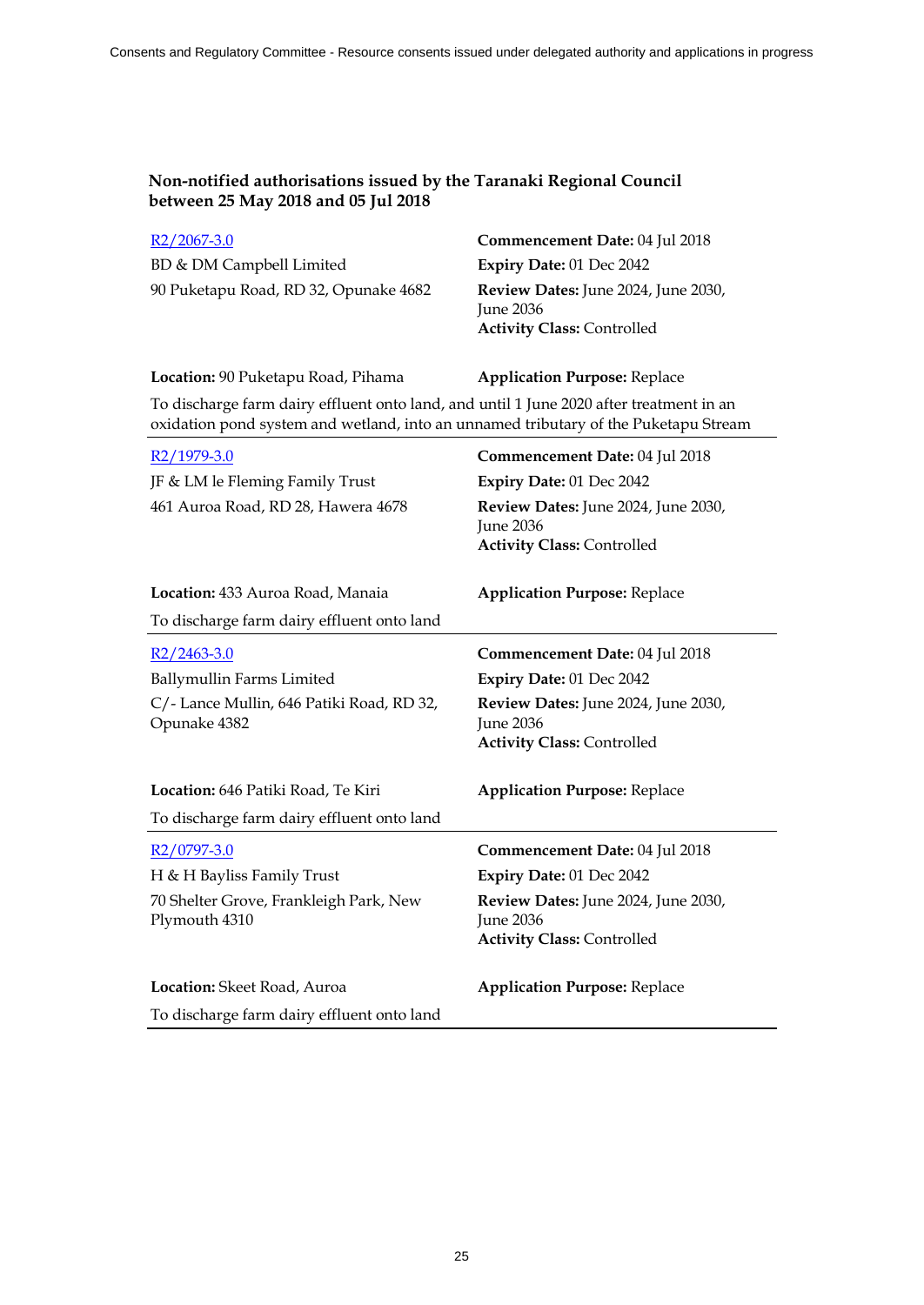# Padrutt Trustees Limited **Expiry Date:** 01 Jun 2035 1647 Manaia Road, RD 29, Hawera 4679 **Review Dates:** June 2023, June 2029

R2/10593-1.0 **Commencement Date:** 05 Jul 2018 **Activity Class:** Discretionary

**Location:** 1647 Manaia Road, Kaponga **Application Purpose:** New To demolish and replace a farm bridge over the Kaupokonui Stream for access purposes